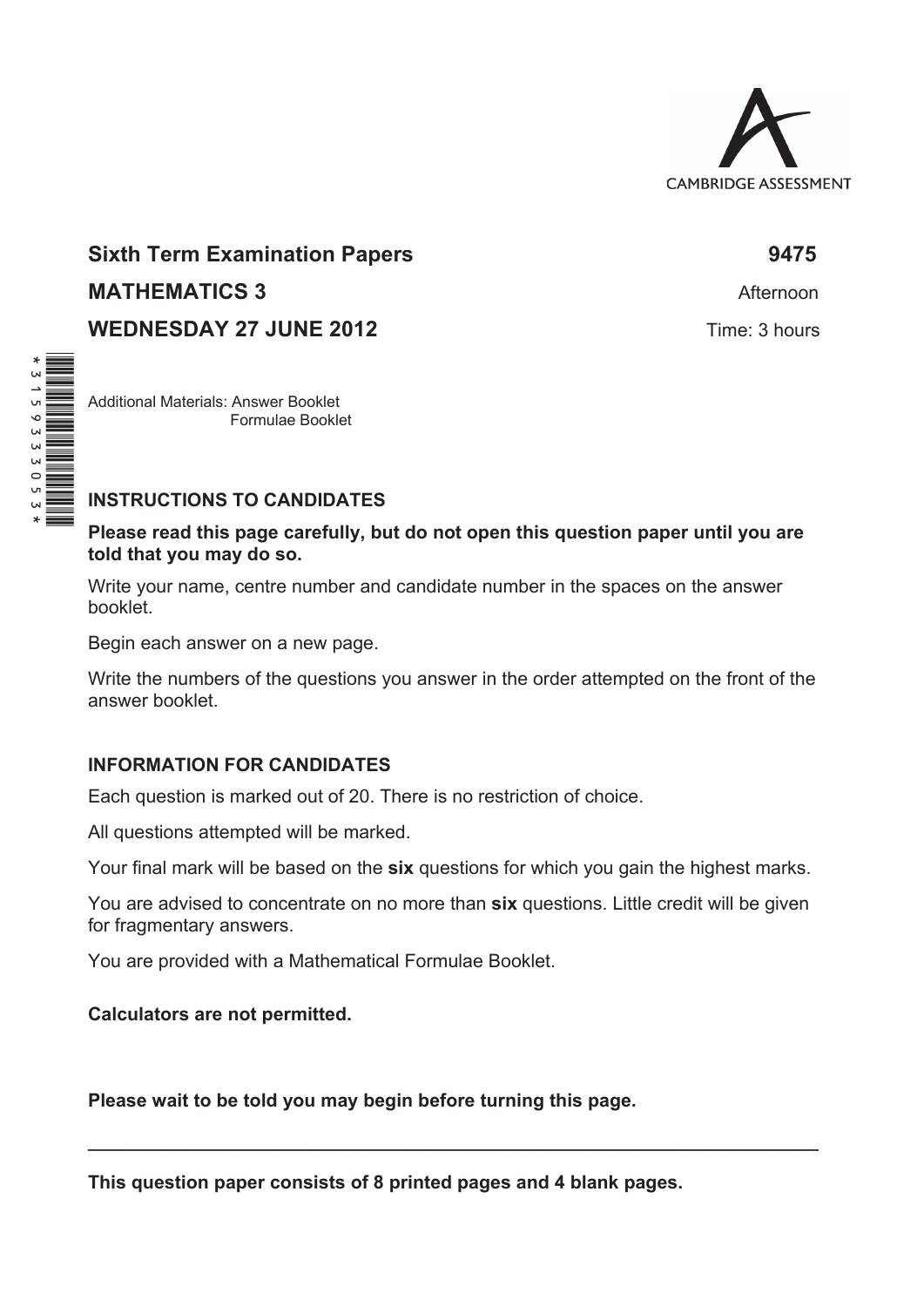# **BLANK PAGE**  e UCLES 2012<br>
BLANK PA<br>
© UCLES 2012<br>
9475 Jun12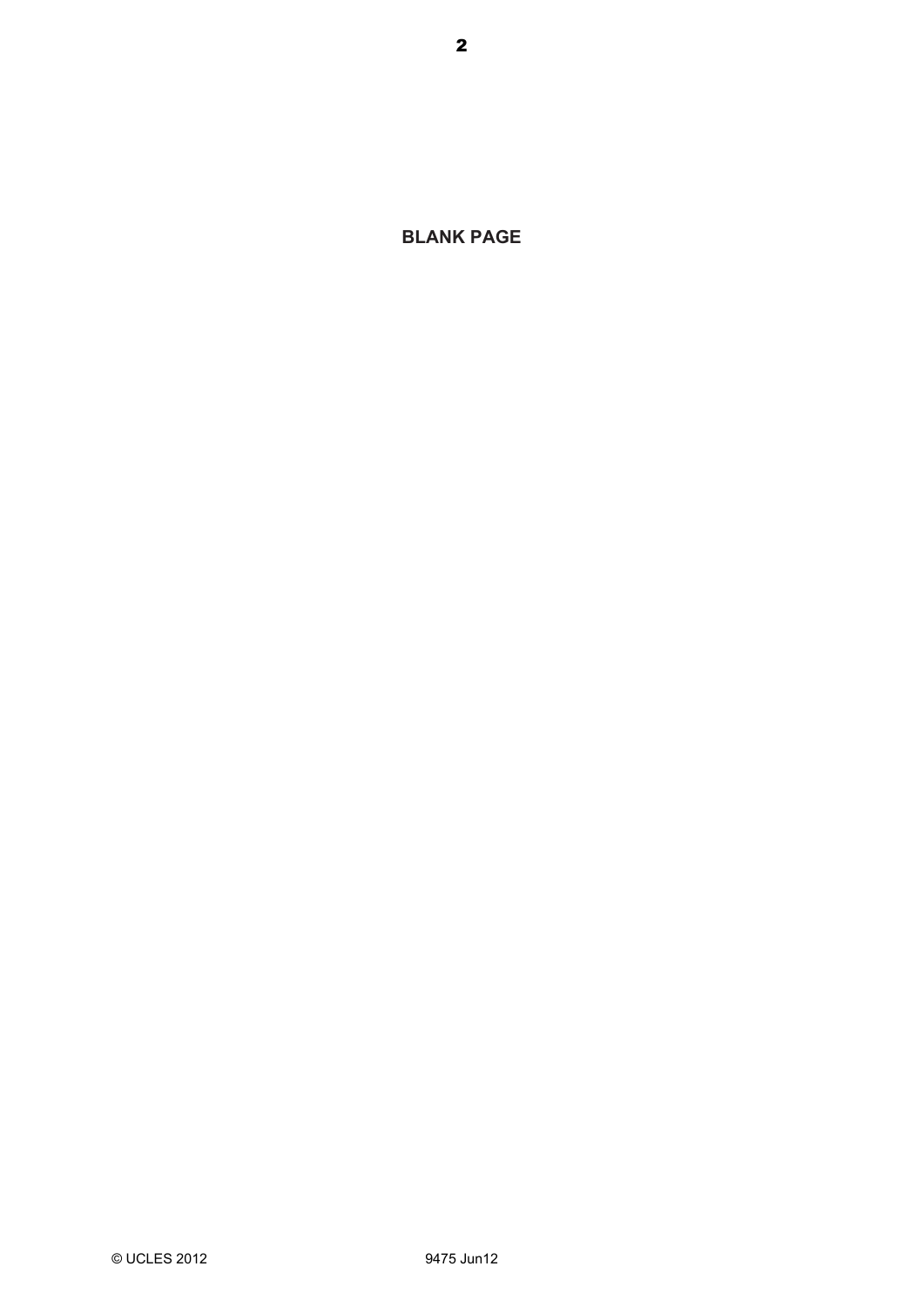### **Section A: Pure Mathematics**

**1** Given that  $z = y^n \left(\frac{dy}{dx}\right)$ d*x*  $\setminus^2$ , show that d*z*  $\frac{dz}{dx} = y^{n-1} \frac{dy}{dx}$ d*x*  $\sqrt{ }$ *n* d*y* d*x*  $\setminus^2$  $+ 2y \frac{d^2y}{dx^2}$  $dx^2$  $\setminus$ 3<br>
Section A: Pure Mathematics<br>
Given that  $z = y^n \left(\frac{dy}{dx}\right)^2$ , show that<br>  $\frac{dz}{dx} = y^{n-1} \frac{dy}{dx} \left(n \left(\frac{dy}{dx}\right)^2\right)$ <br>
(i) Use the above result to show that the solution<br>  $\left(\frac{dy}{dx}\right)^2 + 2y \frac{d^2y}{dx^2}$ <br>
that satisfies  $y = 1$ 

**(i)** Use the above result to show that the solution to the equation

$$
\left(\frac{dy}{dx}\right)^2 + 2y\frac{d^2y}{dx^2} = \sqrt{y} \qquad (y > 0)
$$

*.*

that satisfies  $y = 1$  and  $\frac{dy}{dx} = 0$  when  $x = 0$  is  $y = \left(\frac{3}{8}\right)$  $\frac{3}{8}x^2+1\right)^{\frac{2}{3}}$ .

**(ii)** Find the solution to the equation

$$
\left(\frac{\mathrm{d}y}{\mathrm{d}x}\right)^2 - y\frac{\mathrm{d}^2y}{\mathrm{d}x^2} + y^2 = 0
$$

that satisfies  $y = 1$  and  $\frac{dy}{dx} = 0$  when  $x = 0$ .

- **2** In this question, *|x| <* 1 and you may ignore issues of convergence.
	- **(i)** Simplify

$$
(1-x)(1+x)(1+x^2)(1+x^4)\cdots(1+x^{2^n}),
$$

where *n* is a positive integer, and deduce that

$$
\frac{1}{1-x} = (1+x)(1+x^2)(1+x^4)\cdots(1+x^{2^n}) + \frac{x^{2^{n+1}}}{1-x}.
$$

Deduce further that

$$
\ln(1-x) = -\sum_{r=0}^{\infty} \ln(1+x^{2^r}),
$$

and hence that

$$
\frac{1}{1-x} = \frac{1}{1+x} + \frac{2x}{1+x^2} + \frac{4x^3}{1+x^4} + \cdots
$$

**(ii)** Show that

$$
\frac{1+2x}{1+x+x^2} = \frac{1-2x}{1-x+x^2} + \frac{2x-4x^3}{1-x^2+x^4} + \frac{4x^3-8x^7}{1-x^4+x^8} + \cdots
$$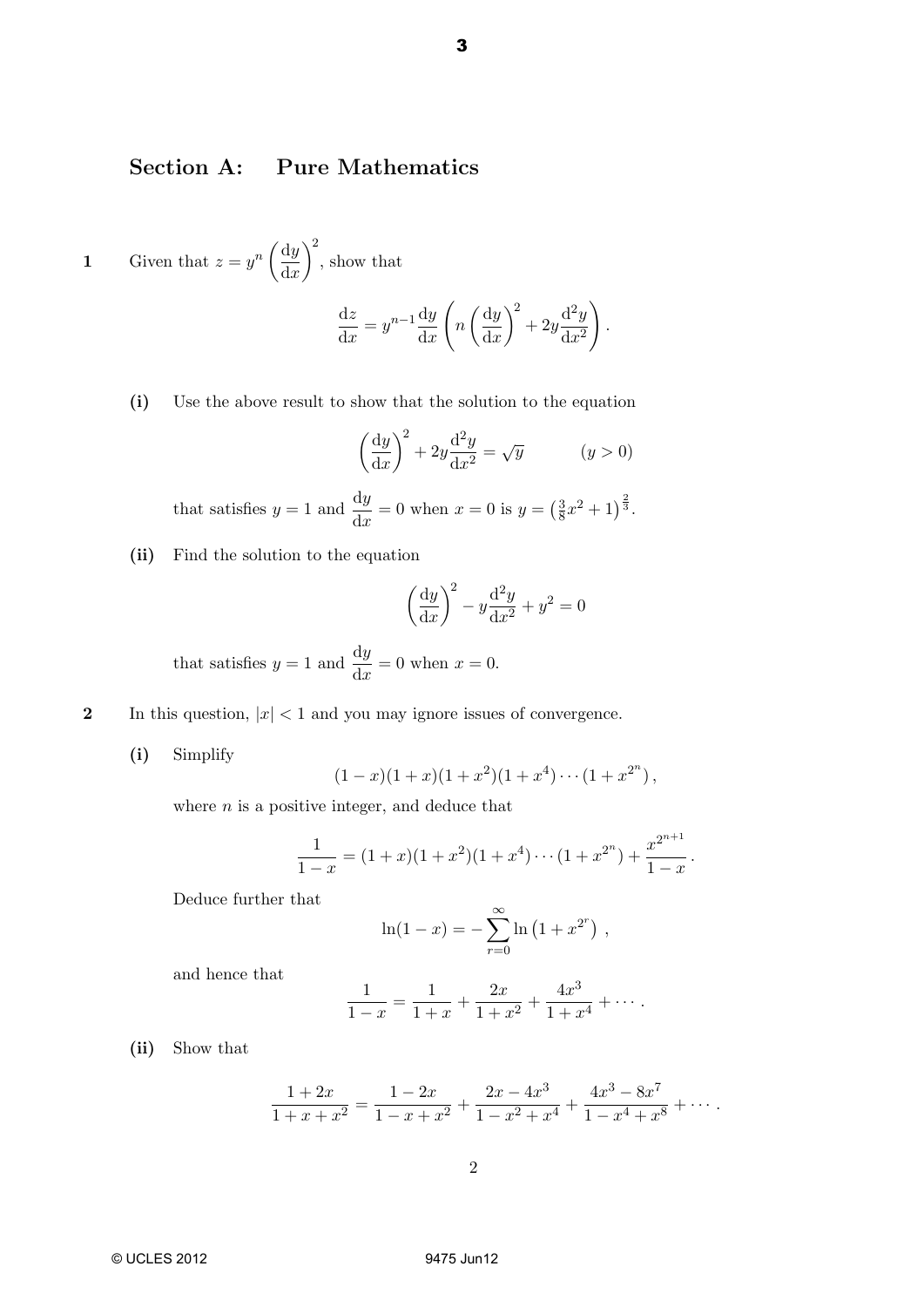**3** It is given that the two curves

$$
y = 4 - x^2 \quad \text{and} \quad mx = k - y^2,
$$

where  $m > 0$ , touch exactly once.

- **(i)** In each of the following four cases, sketch the two curves on a single diagram, noting the coordinates of any intersections with the axes:
	- $(a) k < 0$ ; (b)  $0 < k < 16, k/m < 2$ ; (c)  $k > 16$ ,  $k/m > 2$ ; (d)  $k > 16$ ,  $k/m < 2$ .
- (ii) Now set  $m = 12$ . Show that the *x*-coordinate of any point at which the two curves meet satisfies

$$
x^4 - 8x^2 + 12x + 16 - k = 0.
$$

Let *a* be the value of *x* at the point where the curves touch. Show that *a* satisfies

$$
a^3 - 4a + 3 = 0
$$

and hence find the three possible values of *a*.

Derive also the equation

$$
k = -4a^2 + 9a + 16.
$$

Which of the four sketches in part (i) arise?

**4 (i)** Show that

$$
\sum_{n=1}^{\infty} \frac{n+1}{n!} = 2e - 1
$$

and

$$
\sum_{n=1}^{\infty} \frac{(n+1)^2}{n!} = 5e - 1.
$$

Sum the series  $\sum_{n=1}^{\infty}$ *n*=1  $(2n-1)^3$  $\frac{1}{n!}$ .

**(ii)** Sum the series  $\sum_{n=1}^{\infty}$ *n*=0  $(n^2 + 1)2^{-n}$  $\frac{(n+1)(n+2)}{(n+1)(n+2)}$ , giving your answer in terms of natural logarithms. 4<br> **Example 12** It is given that the two curves<br>  $y = 4 - x^2$  and<br>
where  $m > 0$ , touch exactly once.<br>
(1) In each of the following four cases, sketch the coordinates of any intersections with the<br>
(a)  $k < 0$ ,  $k = 16$ ,  $k/m <$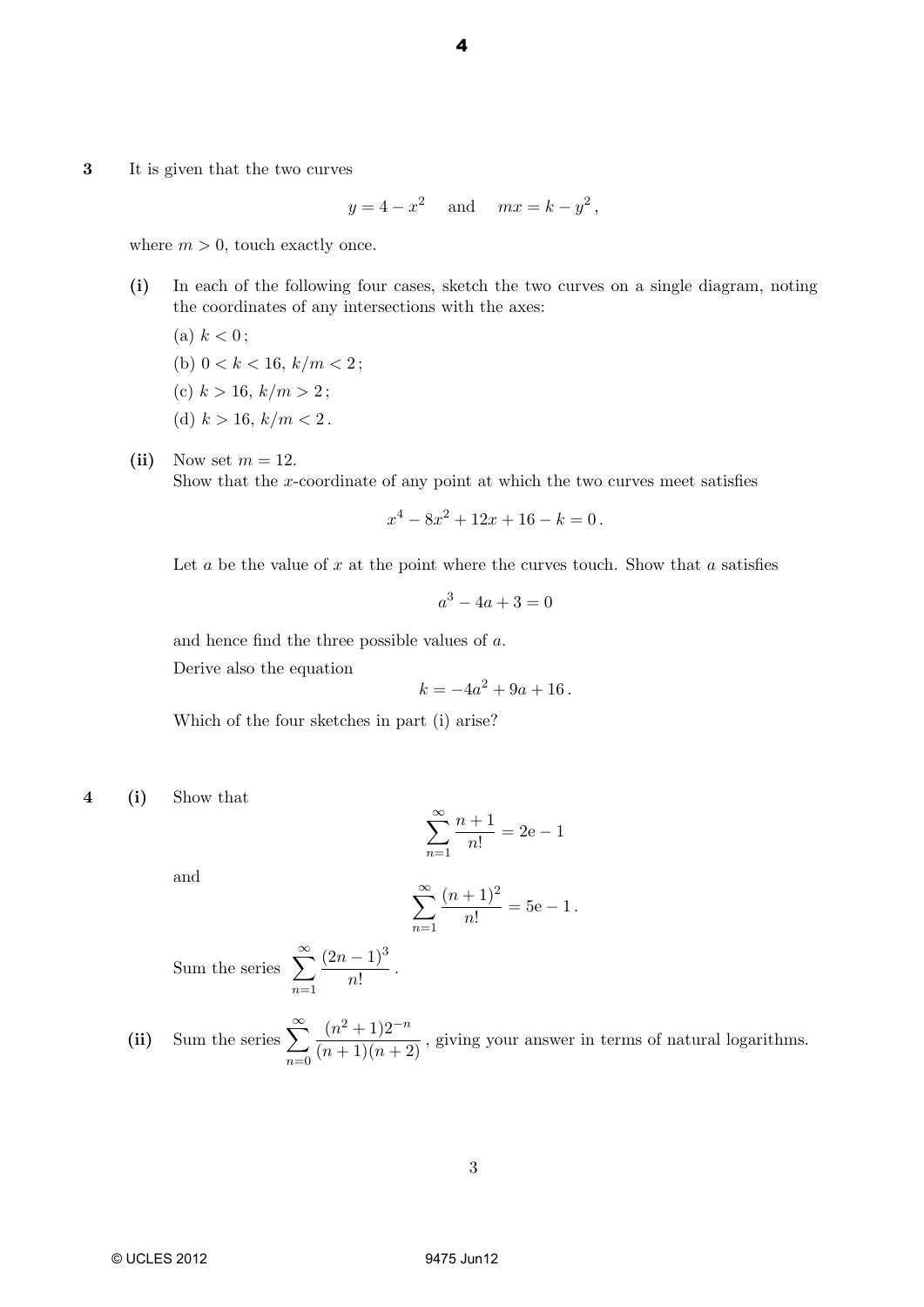- **5 (i)** The point with coordinates (*a, b*), where *a* and *b* are rational numbers, is called: an *integer rational point* if both *a* and *b* are integers; a *non-integer rational point* if neither *a* nor *b* is an integer.
	- **(a)** Write down an integer rational point and a non-integer rational point on the circle  $x^2 + y^2 = 1.$
	- (b) Write down an integer rational point on the circle  $x^2 + y^2 = 2$ . Simplify

$$
(\cos\theta+\sqrt{m}\sin\theta)^2+(\sin\theta-\sqrt{m}\cos\theta)^2
$$

and hence obtain a non-integer rational point on the circle  $x^2 + y^2 = 2$ .

(ii) The point with coordinates  $(p+\sqrt{2}q, r+\sqrt{2} s)$ , where p, q, r and s are rational numbers, is called:

> an *integer* 2*-rational point* if all of *p*, *q*, *r* and *s* are integers; a *non-integer* 2*-rational point* if none of *p*, *q*, *r* and *s* is an integer.

- **(a)** Write down an integer 2-rational point, and obtain a non-integer 2-rational point, on the circle  $x^2 + y^2 = 3$ .
- (b) Obtain a non-integer 2-rational point on the circle  $x^2 + y^2 = 11$ .
- (c) Obtain a non-integer 2-rational point on the hyperbola  $x^2 y^2 = 7$ .
- **6** Let  $x + iy$  be a root of the quadratic equation  $z^2 + pz + 1 = 0$ , where p is a real number. Show that  $x^2 - y^2 + px + 1 = 0$  and  $(2x + p)y = 0$ . Show further that

either 
$$
p = -2x
$$
 or  $p = -(x^2 + 1)/x$  with  $x \neq 0$ .

Hence show that the set of points in the Argand diagram that can (as *p* varies) represent roots of the quadratic equation consists of the real axis with one point missing and a circle. This set of points is called the *root locus* of the quadratic equation. **S**<br>
(1) The point with coordinates  $(a, b)$ , where a summarizer rational point if both a summarizer rational point if not<br>
(a) Write down an integer rational point if neither<br>
(a) Write down an integer rational point is<br>

Obtain and sketch in the Argand diagram the root locus of the equation

$$
pz^2 + z + 1 = 0
$$

and the root locus of the equation

$$
pz^2 + p^2z + 2 = 0.
$$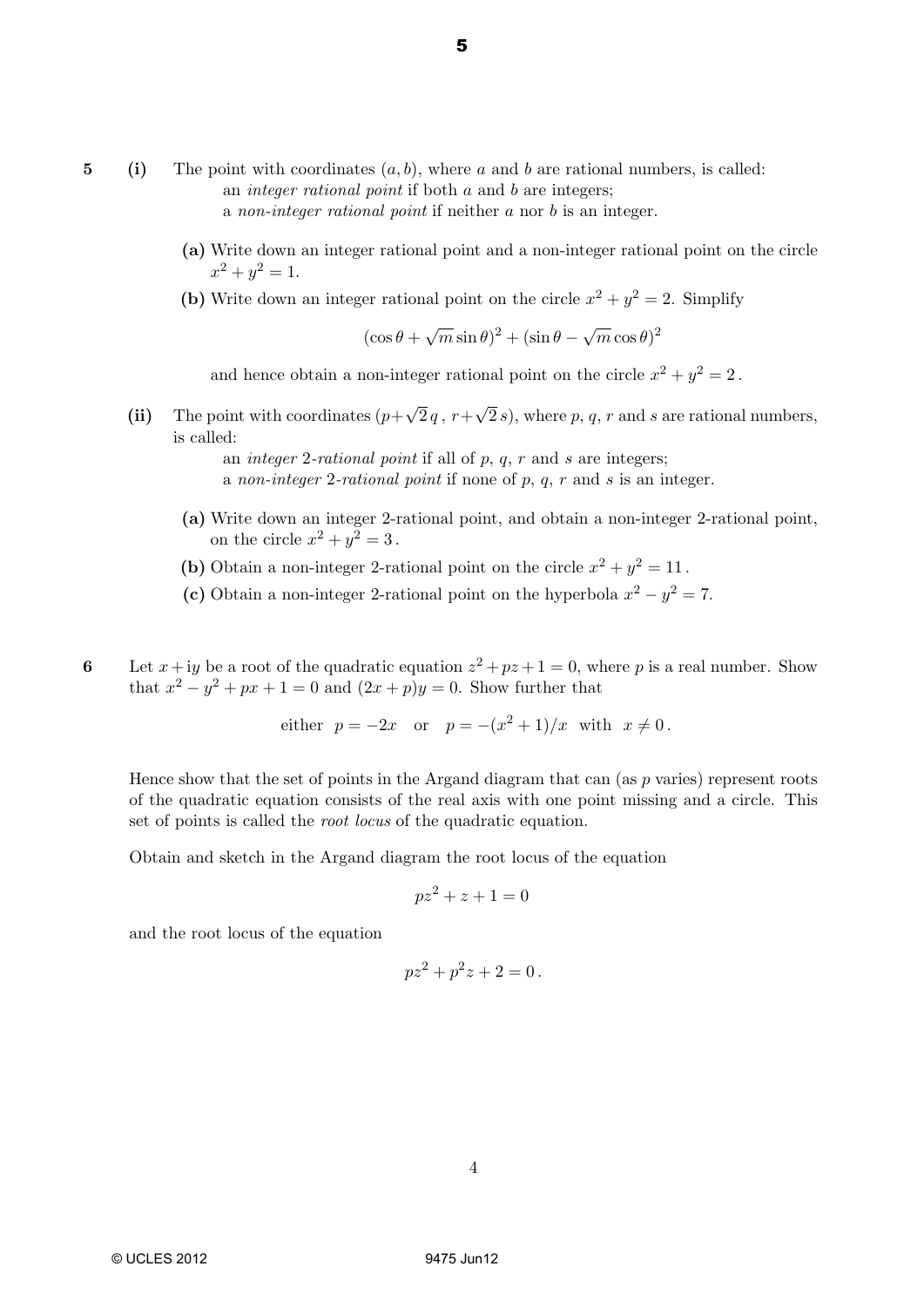**7** A pain-killing drug is injected into the bloodstream. It then diffuses into the brain, where it is absorbed. The quantities at time *t* of the drug in the blood and the brain respectively are  $y(t)$  and  $z(t)$ . These satisfy G<br>
A pain-killing drug is injected into the bloodstres<br>
is absorbed. The quantities at time t of the drug<br>  $y(t)$  and  $z(t)$ . These satisfy<br>  $\dot{y} = -2(y - z)$ ,<br>
where the dot denotes differentiation with respect<br>
Obtain a seco

$$
\dot{y} = -2(y - z),
$$
  $\dot{z} = -\dot{y} - 3z,$ 

where the dot denotes differentiation with respect to *t*.

Obtain a second order differential equation for *y* and hence derive the solution

$$
y = Ae^{-t} + Be^{-6t}
$$
,  $z = \frac{1}{2}Ae^{-t} - 2Be^{-6t}$ ,

where *A* and *B* are arbitrary constants.

- (i) Obtain the solution that satisfies  $z(0) = 0$  and  $y(0) = 5$ . The quantity of the drug in the brain for this solution is denoted by  $z_1(t)$ .
- (ii) Obtain the solution that satisfies  $z(0) = z(1) = c$ , where *c* is a given constant. The quantity of the drug in the brain for this solution is denoted by  $z_2(t)$ .
- (iii) Show that for  $0 \le t \le 1$ ,

$$
z_2(t) = \sum_{n = -\infty}^{0} z_1(t - n),
$$

provided *c* takes a particular value that you should find.

**8** The sequence  $F_0, F_1, F_2, ...$  is defined by  $F_0 = 0, F_1 = 1$  and, for  $n \ge 0$ ,

$$
F_{n+2}=F_{n+1}+F_n.
$$

- (i) Show that  $F_0F_3 F_1F_2 = F_2F_5 F_3F_4$ .
- (ii) Find the values of  $F_n F_{n+3} F_{n+1} F_{n+2}$  in the two cases that arise.
- (iii) Prove that, for  $r = 1, 2, 3, ...$ ,

$$
\arctan\left(\frac{1}{F_{2r}}\right) = \arctan\left(\frac{1}{F_{2r+1}}\right) + \arctan\left(\frac{1}{F_{2r+2}}\right)
$$

and hence evaluate the following sum (which you may assume converges):

$$
\sum_{r=1}^{\infty} \arctan\left(\frac{1}{F_{2r+1}}\right).
$$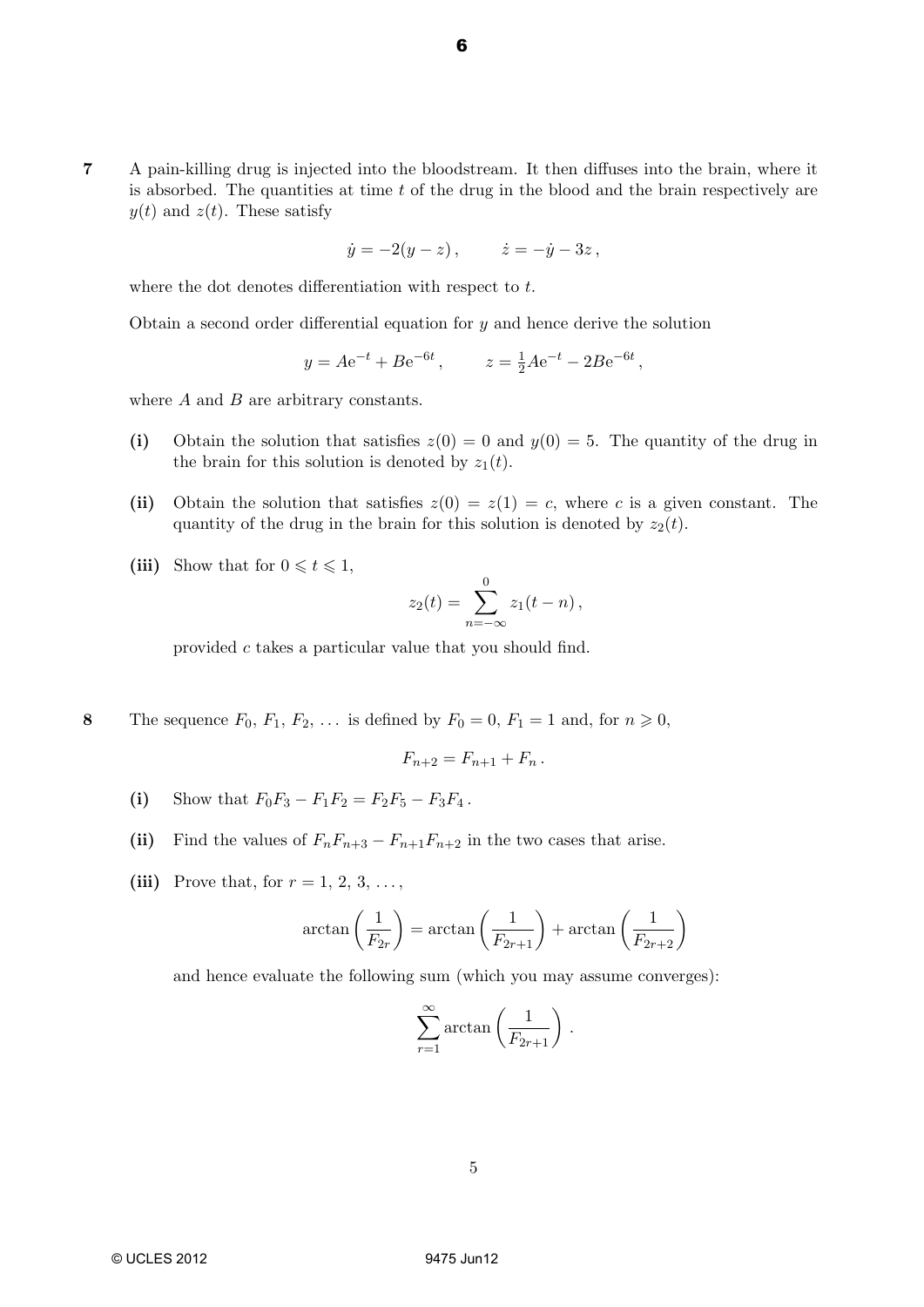### **Section B: Mechanics**

**9** A pulley consists of a disc of radius *r* with centre *O* and a light thin axle through *O* perpendicular to the plane of the disc. The disc is non-uniform, its mass is *M* and its centre of mass is at *O*. The axle is fixed and horizontal.

Two particles, of masses  $m_1$  and  $m_2$  where  $m_1 > m_2$ , are connected by a light inextensible string which passes over the pulley. The contact between the string and the pulley is rough enough to prevent the string sliding. The pulley turns and the vertical force on the axle is found, by measurement, to be  $P + Mg$ .

**(i)** The moment of inertia of the pulley about its axle is calculated assuming that the pulley rotates without friction about its axle. Show that the calculated value is

$$
\frac{((m_1+m_2)P-4m_1m_2g)r^2}{(m_1+m_2)g-P}.
$$
 (\*)

**(ii)** Instead, the moment of inertia of the pulley about its axle is calculated assuming that a couple of magnitude *C* due to friction acts on the axle of the pulley. Determine whether this calculated value is greater or smaller than (*∗*).

Show that  $C < (m_1 - m_2)rq$ .

**10** A small ring of mass *m* is free to slide without friction on a hoop of radius *a*. The hoop is fixed in a vertical plane. The ring is connected by a light elastic string of natural length *a* to the highest point of the hoop. The ring is initially at rest at the lowest point of the hoop and is then slightly displaced. In the subsequent motion the angle of the string to the downward vertical is *φ*. Given that the ring first comes to rest just as the string becomes slack, find an expression for the modulus of elasticity of the string in terms of *m* and *g*. 7<br>
Section B: Mechanics<br>
A pulley consists of a disc of radius *r* with center<br>
discular to the plane of the disc. The disc is non-un<br>
is at *O*. The axie is fixed and lorizontal.<br>
Two particles, of masses *m*<sub>1</sub> and *m*<sub></sub>

Show that, throughout the motion, the magnitude *R* of the reaction between the ring and the hoop is given by

 $R = (12 \cos^2 \phi - 15 \cos \phi + 5)$ *mg* 

and that *R* is non-zero throughout the motion.

6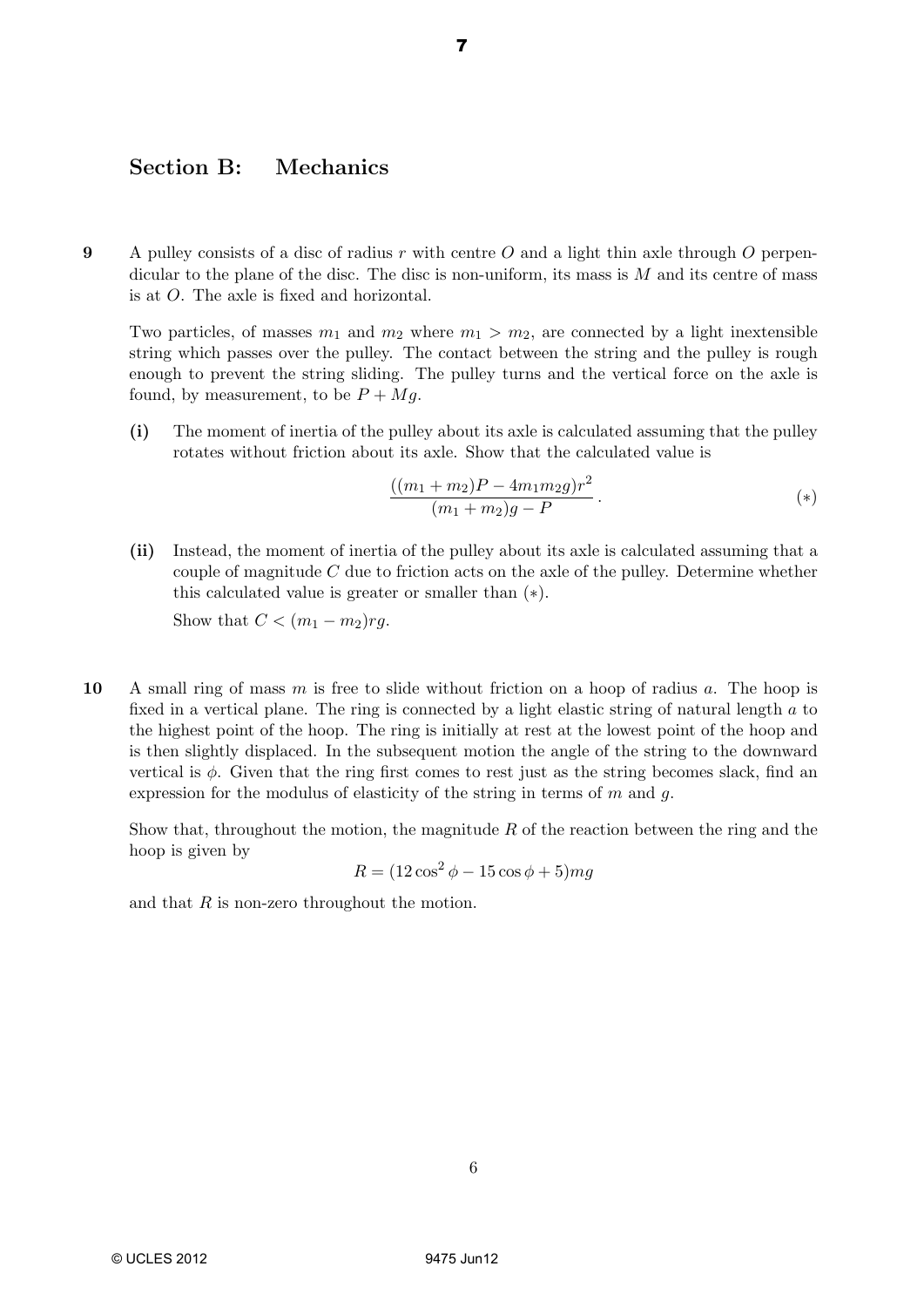**11** One end of a thin heavy uniform inextensible perfectly flexible rope of length 2*L* and mass 2*M* is attached to a fixed point *P*. A particle of mass *m* is attached to the other end. Initially, the particle is held at *P* and the rope hangs vertically in a loop below *P*. The particle is then released so that it and a section of the rope (of decreasing length) fall vertically as shown in the diagram. **G**<br>
One end of a thin heavy uniform inextensible pe<br>
2*N* is attached to a fixed point *P*. A particle of m<br>
the particle is held at *P* and the rope hangs vertice<br>
released so that it and a section of the rope (of d<br>
th



You may assume that each point on the moving section of the rope falls at the same speed as the particle. Given that energy is conserved, show that, when the particle has fallen a distance x (where  $x < 2L$ ), its speed v is given by

$$
v^2 = \frac{2gx\left(mL + ML - \frac{1}{4}Mx\right)}{mL + ML - \frac{1}{2}Mx}.
$$

Hence show that the acceleration of the particle is

$$
g+\frac{Mgx\bigl(mL+ML-\frac{1}{4}Mx\bigr)}{2\bigl(mL+ML-\frac{1}{2}Mx\bigr)^2}.
$$

Deduce that the acceleration of the particle after it is released is greater than *g*.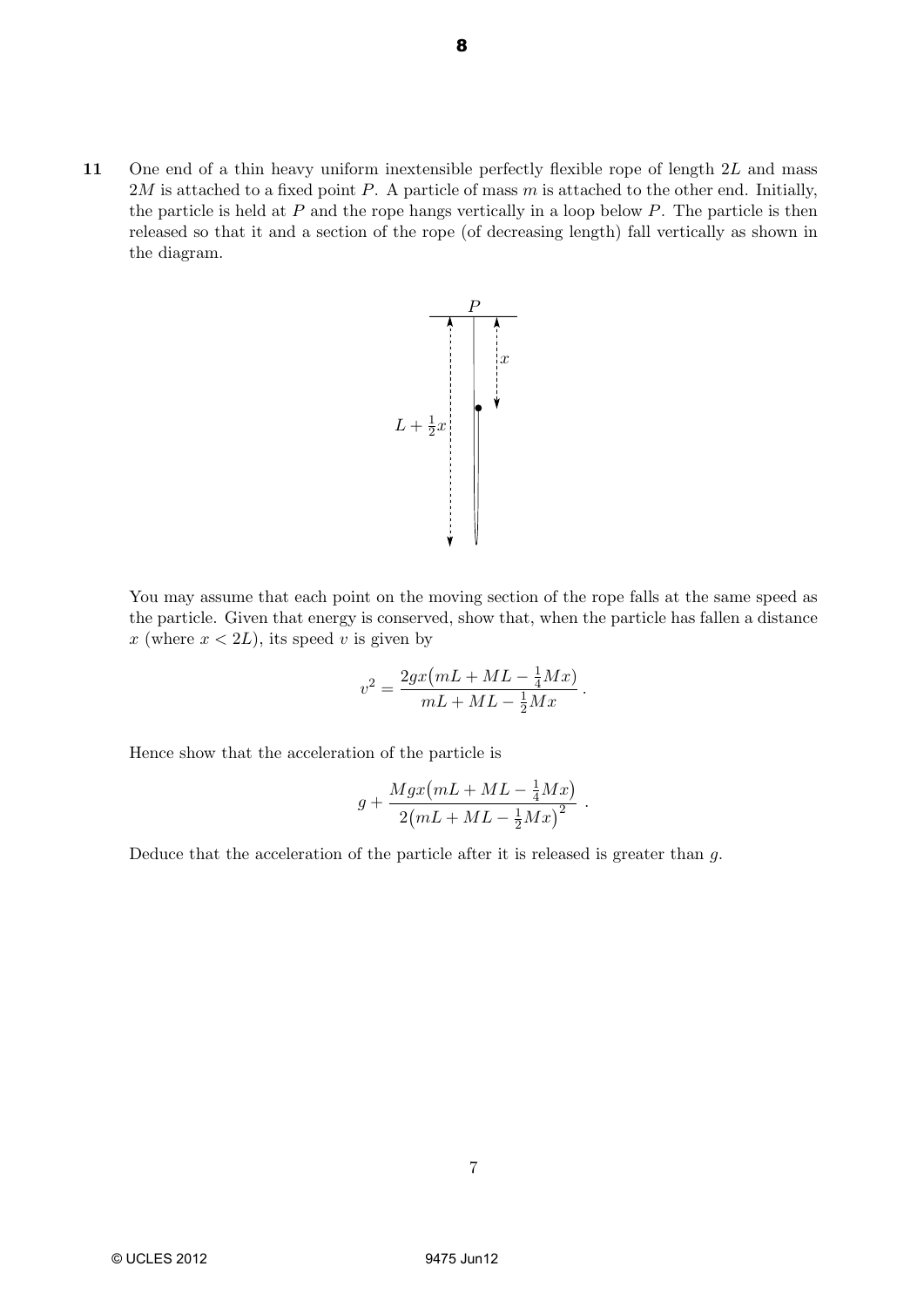### **Section C: Probability and Statistics**

**12 (i)** A point *P* lies in an equilateral triangle *ABC* of height 1. The perpendicular distances from *P* to the sides  $AB$ ,  $BC$  and  $CA$  are  $x_1$ ,  $x_2$  and  $x_3$ , respectively. By considering the areas of triangles with one vertex at *P*, show that  $x_1 + x_2 + x_3 = 1$ .

Suppose now that  $P$  is placed at random in the equilateral triangle (so that the probability of it lying in any given region of the triangle is proportional to the area of that region). The perpendicular distances from *P* to the sides *AB*, *BC* and *CA* are random variables  $X_1$ ,  $X_2$  and  $X_3$ , respectively. In the case  $X_1 = \min(X_1, X_2, X_3)$ , give a sketch showing the region of the triangle in which *P* lies. 9<br>
Section C: Probability and Stat<br>
(i) A point *P* lies in an equilateral triangle *AB*<br>
the area of triangles with one rote can CA are<br>
the area of triangles with one vertex at *P*,<br>
Suppose now that *P* is placed at ra

Let  $X = \min(X_1, X_2, X_3)$ . Show that the probability density function for X is given by

$$
f(x) = \begin{cases} 6(1-3x) & 0 \leq x \leq \frac{1}{3}, \\ 0 & \text{otherwise}. \end{cases}
$$

Find the expected value of *X*.

- **(ii)** A point is chosen at random in a regular tetrahedron of height 1. Find the expected value of the distance from the point to the closest face. The volume of a tetrahedron is  $\frac{1}{3} \times$  area of base  $\times$  height and its centroid is a distance  $\frac{1}{4}$  × height from the base.]
- **13 (i)** The random variable *Z* has a Normal distribution with mean 0 and variance 1. Show that the expectation of *Z* given that  $a < Z < b$  is

$$
\frac{\exp(-\frac{1}{2}a^2) - \exp(-\frac{1}{2}b^2)}{\sqrt{2\pi}(\Phi(b) - \Phi(a))},
$$

where Φ denotes the cumulative distribution function for *Z*.

(ii) The random variable *X* has a Normal distribution with mean  $\mu$  and variance  $\sigma^2$ . Show that

$$
E(X \mid X > 0) = \mu + \sigma E(Z \mid Z > -\mu/\sigma).
$$

Hence, or otherwise, show that the expectation,  $m$ , of  $|X|$  is given by

$$
m = \mu (1 - 2\Phi(-\mu/\sigma)) + \sigma \sqrt{2/\pi} \exp(-\frac{1}{2}\mu^2/\sigma^2).
$$

Obtain an expression for the variance of  $|X|$  in terms of  $\mu$ ,  $\sigma$  and  $m$ .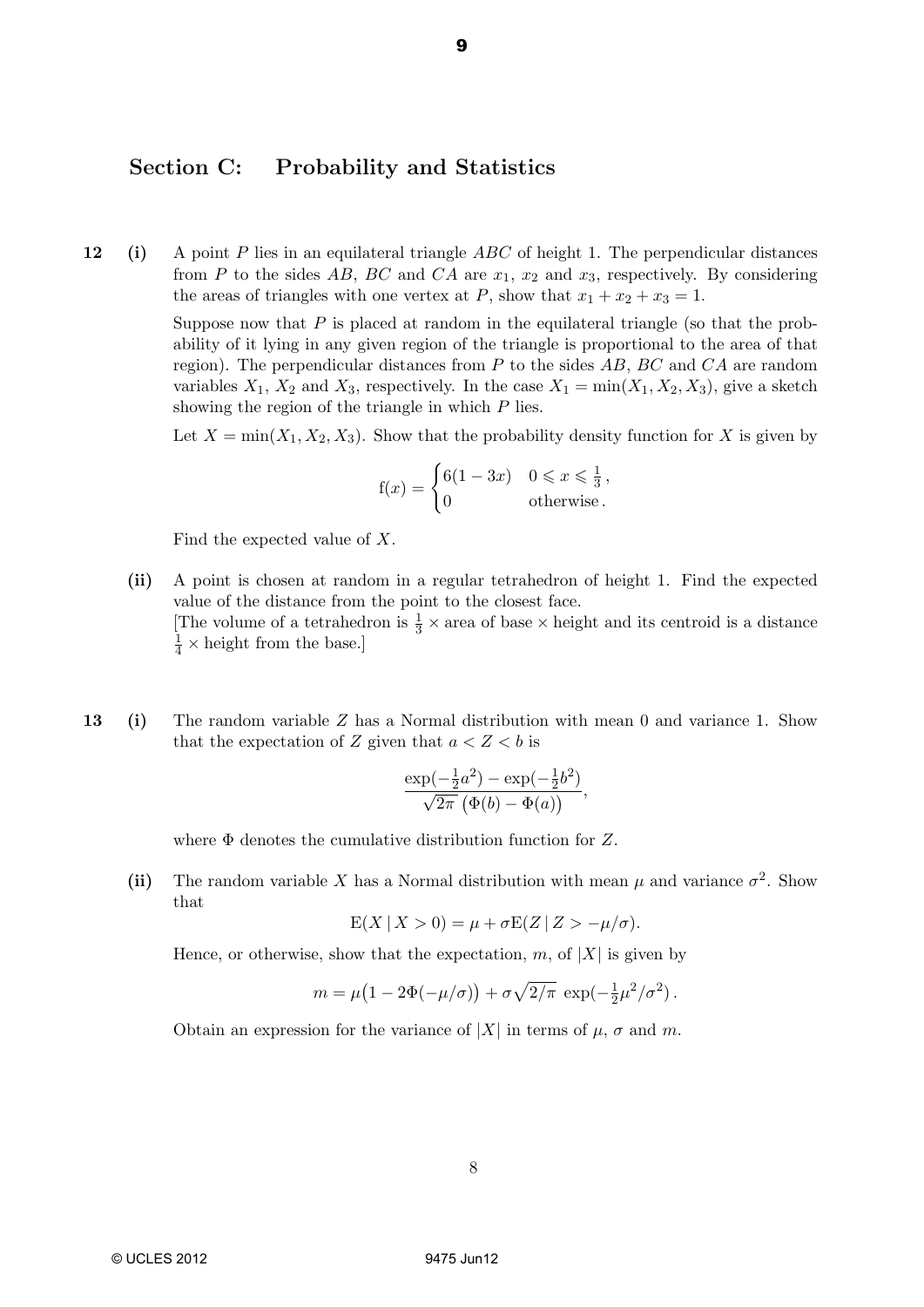# **BLANK PAGE**  10<br>
BLANK PA<br>
© UCLES 2012<br>
9475 Jun12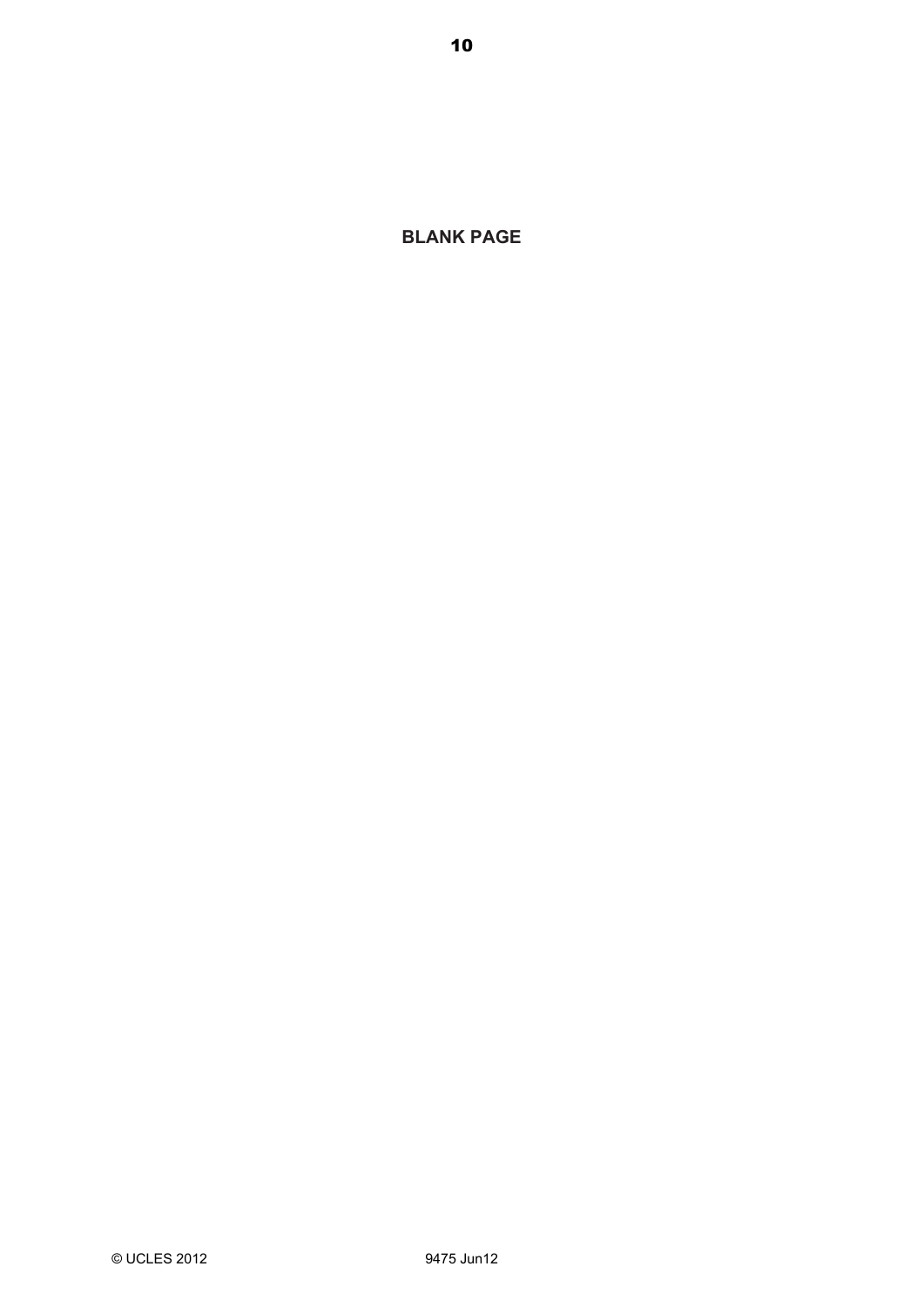**BLANK PAGE**  11<br>
BLANK PA<br>
© UCLES 2012<br>
9475 Jun12